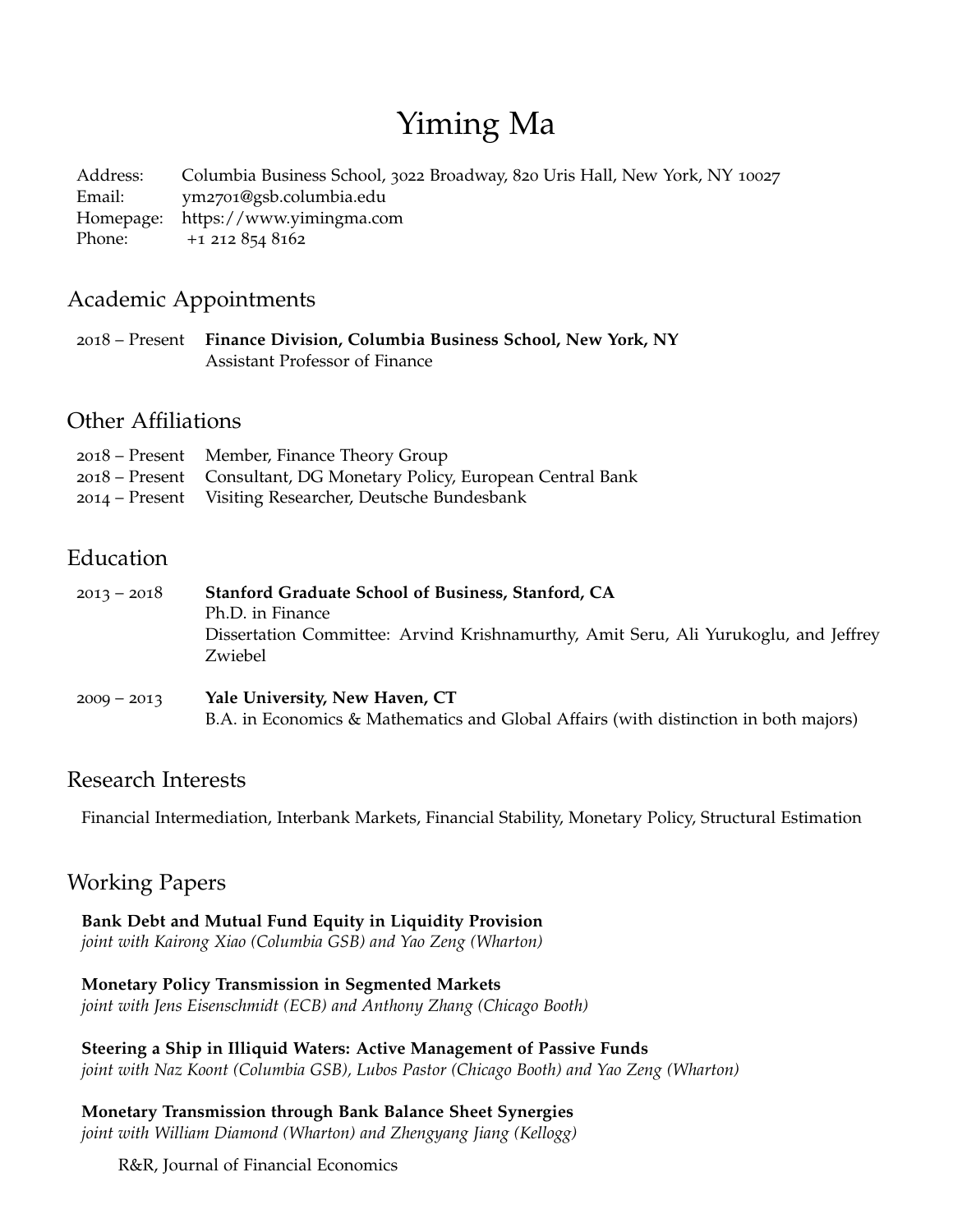#### **Passthrough of Treasury Supply to Bank Deposit Funding**

*joint with Wenhao Li (USC Marshall) and Yang Zhao (Stanford GSB)*

R&R, Review of Financial Studies

Arthur Warga Award for Best Paper in Fixed Income at SFS Cavalcade North America

### Publications

#### **Mutual Fund Liquidity Transformation and Reverse Flight to Liquidity**

*joint with Kairong Xiao (Columbia GSB) and Yao Zeng (Wharton)*

Review of Financial Studies, Forthcoming

#### **Intermediation in the Interbank Lending Market**

*joint with Ben Craig (Cleveland Fed)*

Journal of Financial Economics, Forthcoming

Finance Theory Group Best Paper Award

AQR Top Finance Graduate Award

### Awards

| Lindau Nobel Laureate Meetings Young Economist<br>2020<br>Finance Theory Group Best Paper Award<br>2018<br><b>AQR</b> Top Finance Graduate Award<br>2018<br><b>Shultz Fellow</b><br>2017<br>2016<br>AFA Doctoral Student Travel Grant<br>Yale University Head Ambassador |  |
|--------------------------------------------------------------------------------------------------------------------------------------------------------------------------------------------------------------------------------------------------------------------------|--|
|                                                                                                                                                                                                                                                                          |  |
|                                                                                                                                                                                                                                                                          |  |
|                                                                                                                                                                                                                                                                          |  |
|                                                                                                                                                                                                                                                                          |  |
|                                                                                                                                                                                                                                                                          |  |
| 2013                                                                                                                                                                                                                                                                     |  |
| FIELDS Scholar<br>2011                                                                                                                                                                                                                                                   |  |
| Hong Kong Government Scholarship<br>2009                                                                                                                                                                                                                                 |  |
| Sir Edward Youde Memorical Medal<br>2009                                                                                                                                                                                                                                 |  |

## Seminars and Conferences

( \* indicates presentation by a coauthor)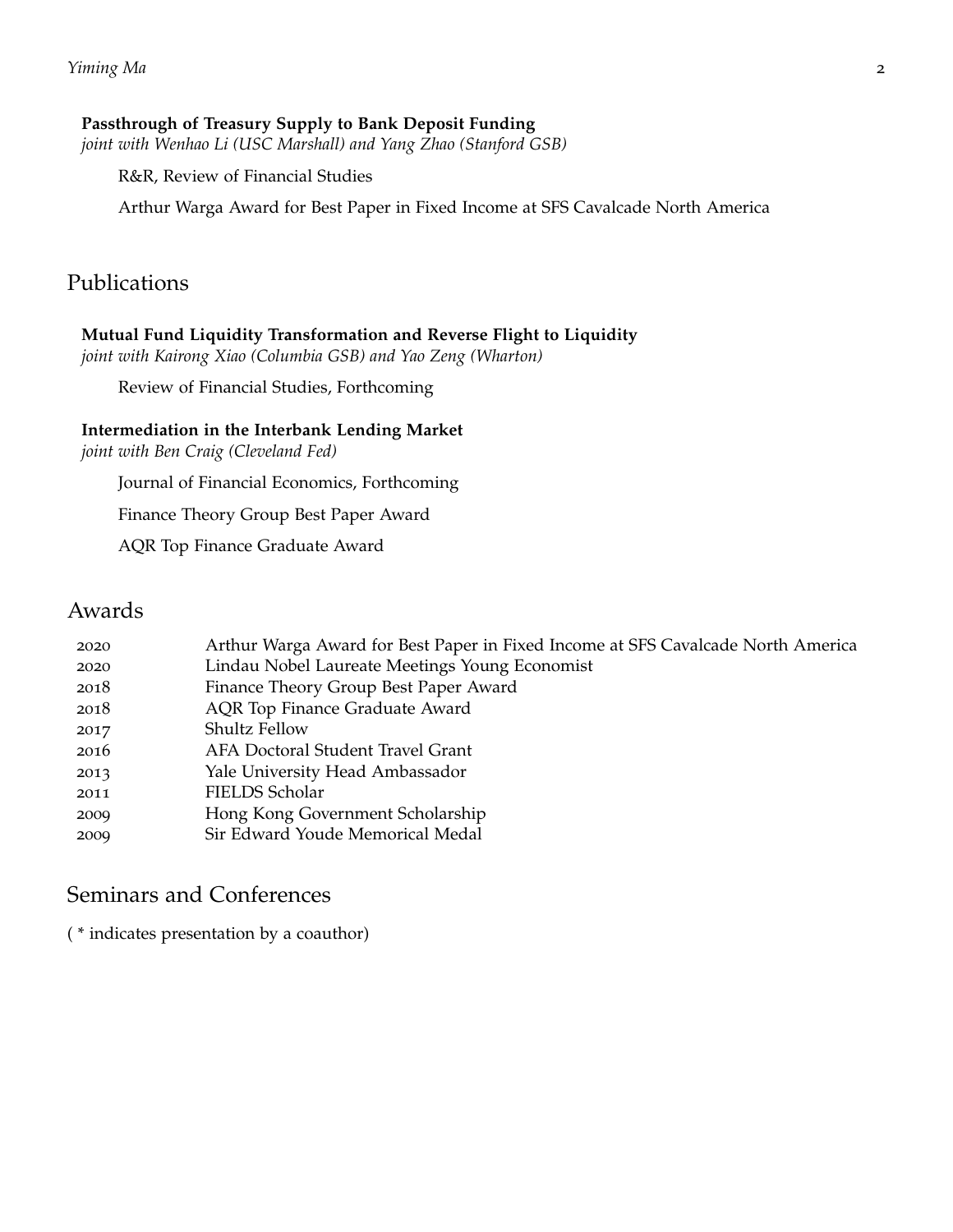AFA (scheduled), ECB Annual Research Conference (scheduled), Vienna Financial Intermediation Conference (scheduled)

2021-2022 Columbia Business School, Indiana Kelley, School of Business, London Business School, New York Fed, Virginia Darden

> AFA Day Ahead Conference on Financial Markets and Institutions, Advances in Fixed Income and Macro-Finance Research Conference\*, Canadian Economics Association Conference\*, Chicago Junior Macro and Finance Conference, CMFSG Conference, Columbia New Empirical Methods Conference, Financial Intermediation Research Society Conference, FSB-IOSCO Conference on Vulnerabilities from Liquidity Mismatch in Open-Ended Funds, Minnesota Corporate Finance Conference, NYU Stern New York Fed Intermediation Conference\*, Richmond Fed Summer Conference (scheduled), Swedish House of Finance Money Market Conference, Second Conference on the Interconnectedness of Financial Systems, Texas Finance Festival\*, UBC Summer Conference

2020-2021 Berkeley Haas, Bonn Finance, Columbia Business School, Federal Deposit Insurance Corporation, Federal Reserve Board, Harvard Business School, Imperial College London, New York Fed, UIUC Gies College of Business

> AFA, Cleveland Fed Financial Stability Conference\*, ECB Money Market Workshop, EFA, Journal of Finance/Fama-Miller Center Covid-19 Conference, Macro-Finance Society Meeting, Macro-Finance Junior Workshop\*, Midwest Finance Association Meeting, NYU Stern Microstructure Conference\*, Short-Term Funding Markets Conference, WFA

2019-2020 Chinese University of Hong Kong (Economics), Columbia Business School

NBER Summer Institute (Corporate Finance), AFA, AFFECT Virtual Seminar, SFS Calvacade North America\*, Columbia Intermediation Workshop, EFA, Short-Term Funding Markets Conference, Stanford SITE Conference on Financial Regulation, RCFS-RAPS Winter Conference, WFA, WFA Early Career Women in Finance Conference 2020

2018-2019 Cleveland Fed, Michigan Ross, Princeton University, Columbia Business School

Columbia Junior Structural Conference, Stanford SITE Summer Workshop 2018\*, UNC Junior Roundtable, WAPFIN NYU Stern 2019, WFA Early Career Women in Finance Conference 2019

2017-2018 Boston University Questrom, Chicago Booth, Columbia Business School, Copenhagen Business School, Duke Fuqua, European Central Bank, Fed Board, Foster School of Business, Harvard Economics, London School of Economics, New York Fed, Northwestern Kellogg, Stanford GSB, University of Hong Kong, UT Austin McCombs, Wharton, Wisconsin School of Business, Yale School of Management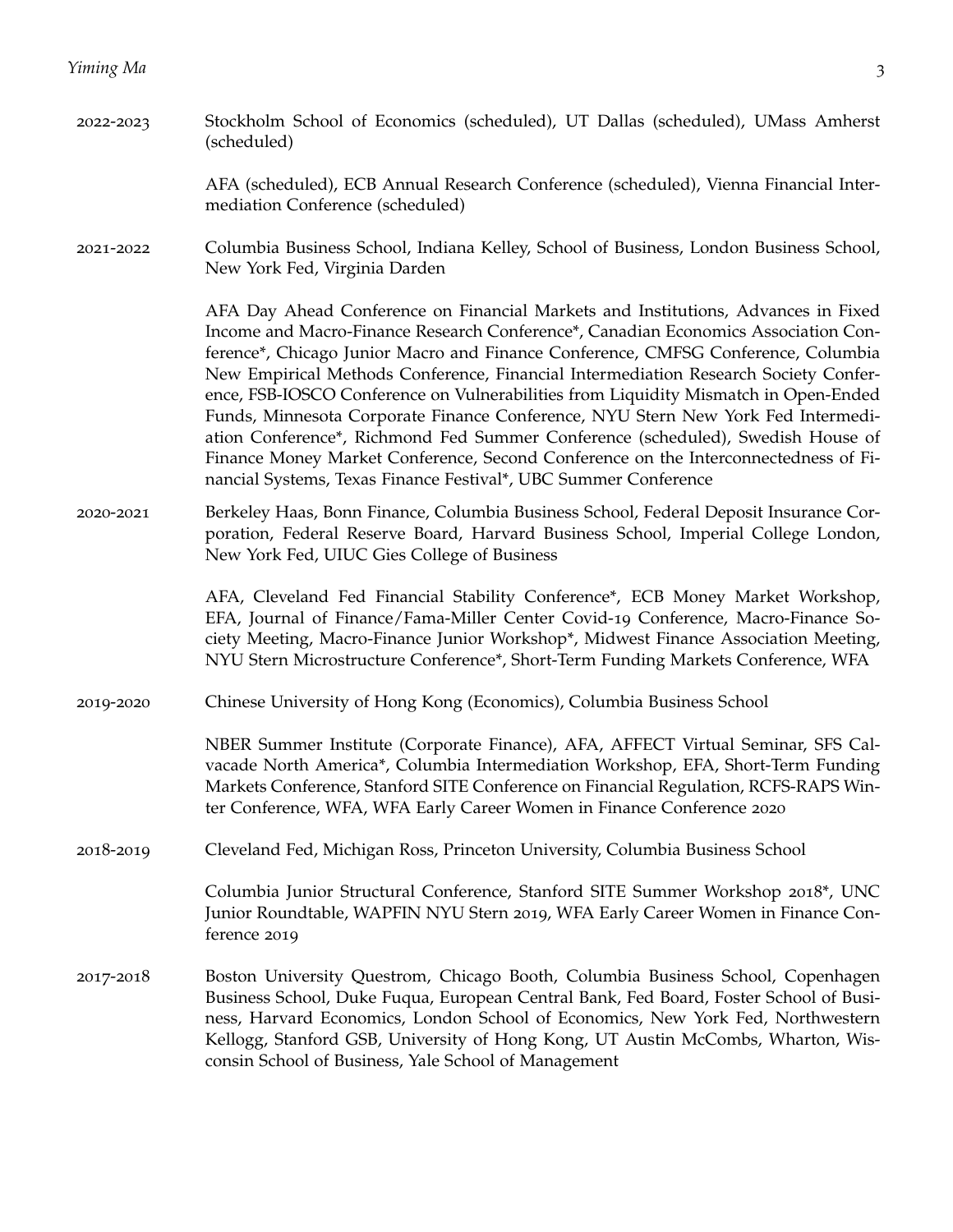### Conference Discussions

Christopher M. James, Tao Li, Jing Lu, and Mustafa Emin "How Fragile Are Loan Mutual Funds" 2022 NBER Summer Institute Risks of Financial Institutions (scheduled)

Yu An, Matteo Bennetton, and Yang Song "Index Providers: Whales behind the Scenes of ETFs"

2022 EFA

Mariassunta Giannetti and Chotibhak Jotikasthira "Bond Price Fragility and the Structure of the Mutual Fund Industry"

2022 AIM Investment Conference

Ye Li and Yi Li "Payment Risk and Bank Lending"

2022 SFS Calvacade

Nicola Cetorelli, Gabriele La Spada, and Joao A. C. Santos "Monetary Policy and the Run Risk of Loan Funds"

2022 Bank of Italy & Bocconi Financial Stability and Regulation Conference

Sergei Chenenko and Viet-Dung Doan "Mutual Fund Liquidity Creation"

2022 MFA

Johannes Breckenfelder, Niklas Grimm, and Marie Hoerova "Do non-banks need access to the lender of last resort? Evidence from mutual fund runs"

2021 ECB Money Market Conference

Clemens Sialm and Qifei Zhu "Currency Management by International Fixed Income Mutual Funds" 2021 WFA

Adrien d'Avernas and Quentin Vendeweyer "Intraday Liquidity and Money Market Dislocations"

2021 EFA

Winston Wei Do,u Leonid Kogan, and Wei Wu"Common Fund Flows: Flow Hedging and Factor Pricing"

2021 NBER AP

Kristian Blickle, Markus Brunnemeier, and Stephan Luck: "Micro-evidence from a System-wide Financial Meltdown: The German Crisis of 1931"

2021 AFA

Huaizhi Chen, Lauren Cohen, and Umit Gurun: "Don't Take Their Word For It: The Misclassification of Bond Mutual Funds"

2020 NBER AP

Claudia Robles-Garcia, Nikos Artavanis, Daniel Paravisini, Amit Seru and Margarita Tsoutsoura: "Deposits Withdrawals"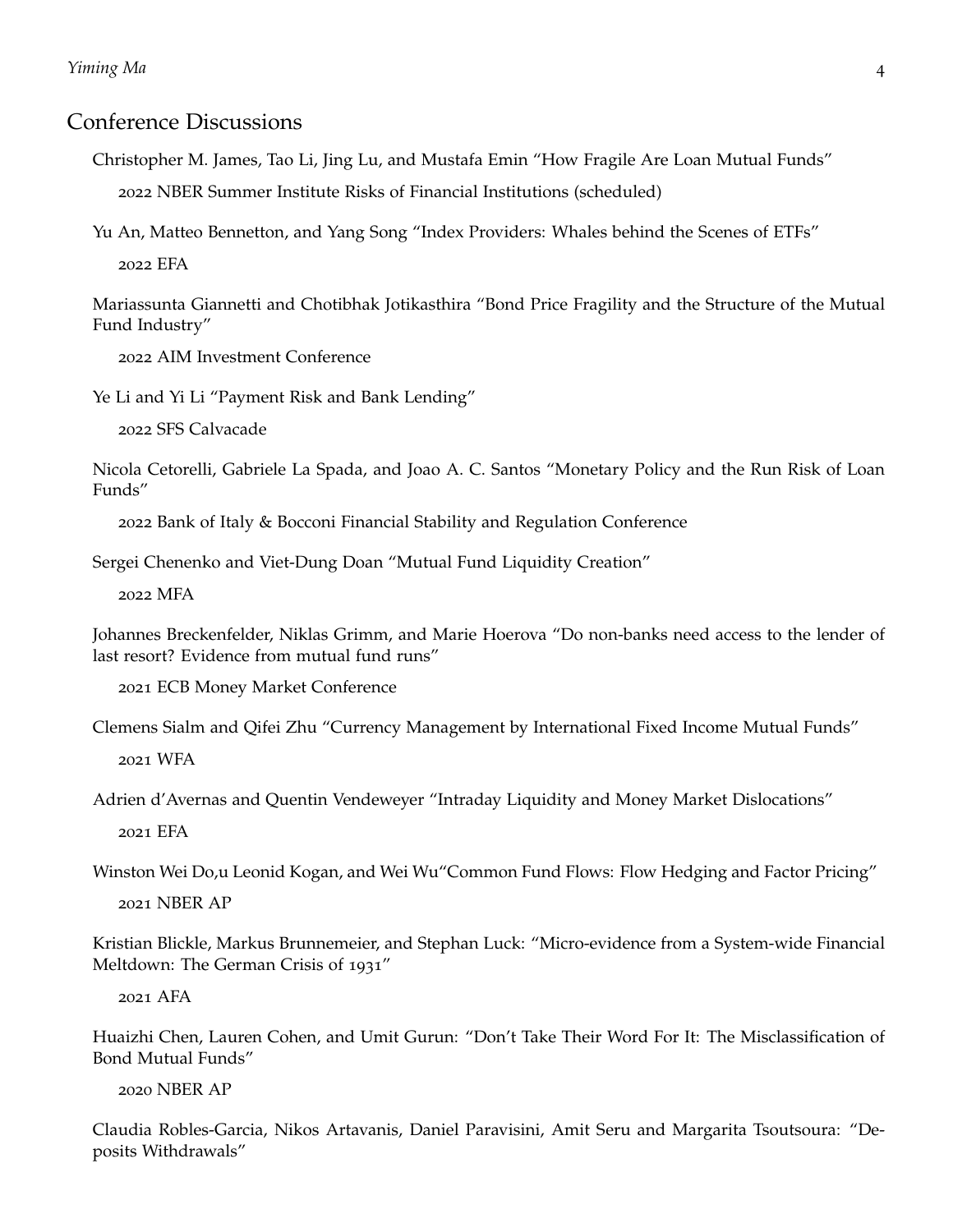2020 WFA

Stefan Gissler and Borghan Narajabad: "Private Supply of Safe Assets"

2020 AFA

Haelim Anderson, Selman Erol, and Guillermo Ordoñez: "Interbank Networks in the Shadows of the Federal Reserve Act'

2019 Yale Financial Stability Conference

Franklin Allen, Xian Gu, and Oskar Kowalewski: "The Interbank Market Puzzle"

2019 WFA

Abhimanyu Gupta, Sotirios Kokas, and Alex Michaelides: "Credit Market Spillovers: Evidence from a Syndicated Loan Market"

2019 FIRS

Edward Denbee, Christian Julliard, Ye Li, and Kathy Yuan: " Network Risk and Key Players: A Structural Analysis of Interbank Liquidity"

2019 Short-term Funding Market Conference

Calebe de Roure, Loriana Pelisson, and Anjon Thakor: " P2P Lenders versus Banks: Cream Skimming of Bottom Fishing"

2019 RCFS-RAPS Winter Conference

Benjamin Bernard, Agostino Capponi, and Joseph E. Stiglitz: "Bail-ins and Bail-outs: Incentives, Connectivity, and Systemic Stability"

2018 SFS Cavalcade

Viral V. Acharya, Diane Pierret, and Sascha Steffen: "Lender of Last Resort versus Buyer of Last Resort — Evidence from the European Sovereign Debt Crisis"

2018 SFS

### Conference Organizer

2020 Columbia Financial Intermediation Workshop 2019-2020 Macrofinance Workshop 2018-2022 Columbia Conference in New Empirical Methods